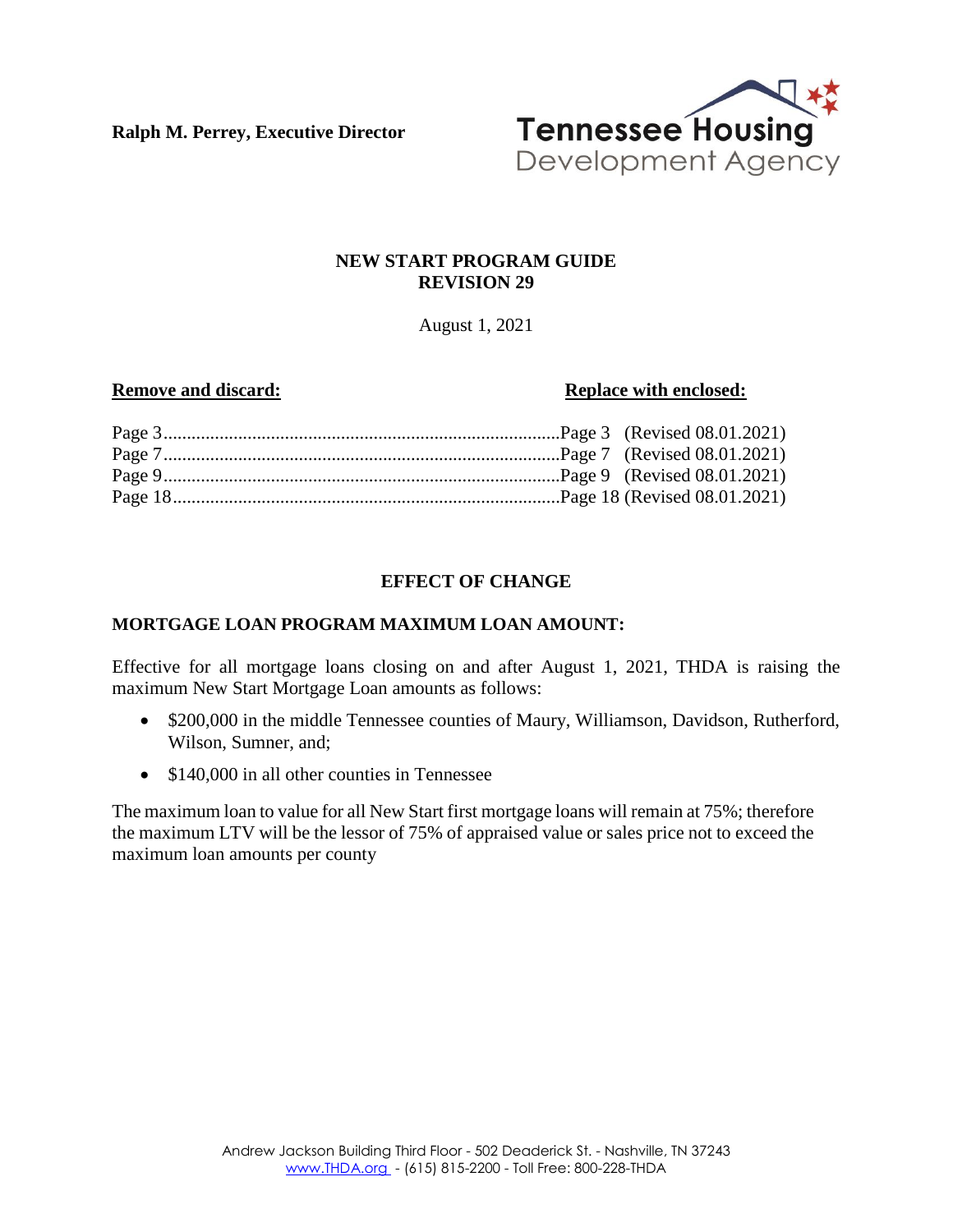### **1.4. THDA NEW START PROGRAM**

### **A. Description**

The New Start Loan Program is designed to promote the construction of new homes for low and very low income Tennesseans. The New Start Loan Program will be delivered through non-profit organizations (the "New Start Program Partner" or "Program Partner") with established programs for the construction of single family housing for low and very low income households. The New Start Program Partner is responsible for selecting the homebuyer, determining the borrower's eligibility based on New Start Program guidelines, constructing the home, providing homebuyer education, and originating the New Start Loan.

|                                       | TIER 1                                                                                | TIER II                                                                               |
|---------------------------------------|---------------------------------------------------------------------------------------|---------------------------------------------------------------------------------------|
| <b>Interest Rate</b>                  | 0% Fixed Rate                                                                         | Equal to one half of THDA's<br><b>Great Choice</b>                                    |
| <b>Loan Term</b>                      | 30 Years                                                                              | 30 Years                                                                              |
| <b>Maximum LTV</b>                    | The Lesser of 75% of Appraised<br>Value or Sales Price*.<br>Not to Exceed \$200,000** | The Lesser of 75% of Appraised<br>Value or Sales Price*.<br>Not to Exceed \$200,000** |
| <b>Loan Types</b>                     | Conventional                                                                          | Conventional                                                                          |
| <b>Buy Downs</b>                      | Not Allowed                                                                           | Not Allowed                                                                           |
| <b>Eligible Properties</b>            | Newly Constructed<br>Single Family                                                    | Newly Constructed<br>Single Family                                                    |
| <b>Assumable</b>                      | Subject to <b>Section 9</b>                                                           | Subject to <b>Section 9</b>                                                           |
| <b>Pre-Payment Penalty</b>            | No Penalty                                                                            | No Penalty                                                                            |
| <b>Subject to Recapture</b>           | Yes                                                                                   | Yes                                                                                   |
| <b>Closing Costs</b>                  | May Come From Applicant,<br>Seller or a Gift                                          | May Come From Applicant,<br>Seller or a Gift                                          |
| <b>Homebuyer Education</b>            | Required                                                                              | Required                                                                              |
| <b>Origination Fee</b>                | Maximum 1% on 1 <sup>st</sup> Mortgage                                                | Maximum 1% on 1 <sup>st</sup> Mortgage                                                |
| Maximum 1 <sup>st</sup> Mortgage Loan | $$140,000*$ or $$200,000**$                                                           | \$140,000* or \$200,000**                                                             |

## **NEW START PROGRAM CHOICES**

\*\* Applies to the following six counties: **Davidson, Maury, Rutherford, Sumner, Williamson, Wilson** 

\* Applies to all counties not included in the six counties above.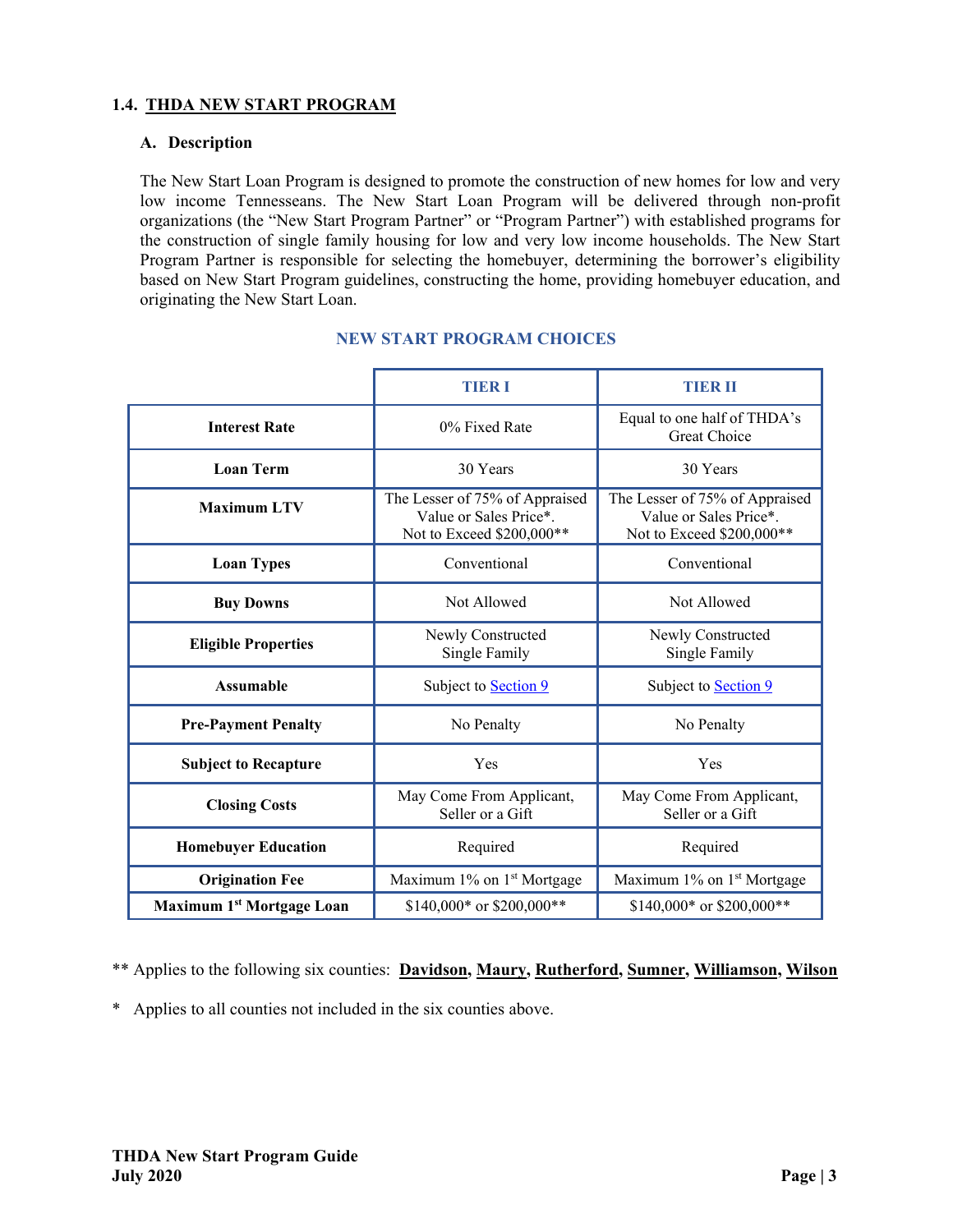# **SECTION 2: PROGRAM PARTNERS**

## **2.1. ELIGIBILITY REQUIREMENTS**

#### **A. Becoming a Program Partner**

A Habitat for Humanity affiliate ("Habitat") located in the State of Tennessee or a non-profit organized and existing under the laws of the State of Tennessee ("non-profit") may be eligible to participate in the New Start Loan Program. To establish eligibility, any such organization must provide all of the following to THDA:

- 1. Certificate of Existence from the Tennessee Secretary of State, dated within thirty (30) days of submission to THDA, indicating the organization was duly incorporated as a nonprofit corporation under the laws of the State of Tennessee at least two years prior to the date of application to become a Program Partner and is validly existing;
- 2. Copy of Articles of Incorporation, Charter and By-Laws, most recent business plan or strategic management plan (dated within the last 12 months) and all amendments thereto demonstrating that its purposes include providing decent housing that is affordable to low and very low income persons;
- 3. Copy of  $501(c)(3)$  or  $501(c)(4)$  determination letter from the IRS or a letter from Habitat for Humanity International confirming the applying affiliate is an exempt subordinate and a copy of the group determination letter from the IRS;
- 4. Board minutes approving participation in the New Start Loan Program;
- 5. Detailed explanation of the organization's experience in constructing affordable single family housing and in providing homebuyer education for low and very low income households over the most recent two (2) calendar years from the date of application to become a Program Partner;
- 6. Most recent, dated within the last 12 months, financial audit, audited comparative financial statements, letter of financial review by CPA firm with an arm's length relationship to the organization, balance sheet with cash flow statement and income statement.
- 7. Provide a New Start projection and allocation report demonstrating that the number of New Start zero percent (0%) loans expected to be originated, closed and purchased by THDA during the fiscal year does not exceed fifty percent (50%) of the organization's funding sources for affordable housing, unless prior approval granted by THDA. Include in this report the additional funding sources available to the Provider Partner for the fiscal year's production expectations.
- 8. A minimum liquid asset requirement of \$140,000/ \$200,000 (contingent on county) is required to be maintained by the provider partner, or a letter of credit for a minimum of \$140,000/ \$200,000 (contingent on county) from a verifiable institution.
- 9. Copy of proof of errors and omissions insurance
- 10. Copy of subordinate financing note(s) with terms to be utilized.
- 11. Copy of certificate of completion of Mortgage Loan Originator licensing class for staff taking loan applications. NMLS licensing is not required.
- 12. Copy of most current IRS form 990 filed.
- 13. Provide the completed New Start Partner Application with THDA Disclosure Forms and all required attachments.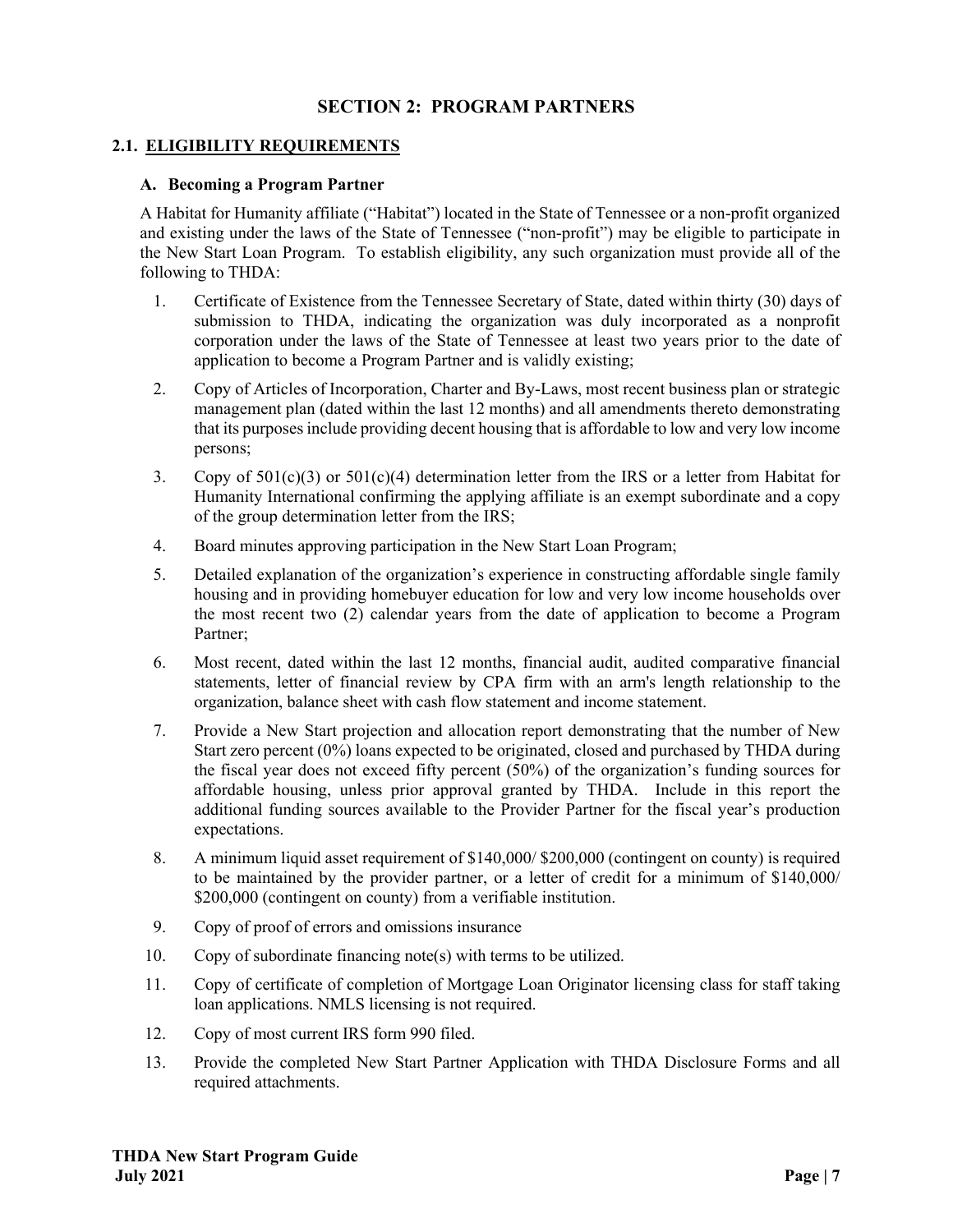completion is required. Program Partner shall monitor or provide counseling to each New Start Loan borrower during the life of the New Start Loan. Although not required, Program Partner may partner with a THDA HBEI Network Agency to offer the education classes. THDA will accept any Homebuyer Education Certificate of Completion for the New Start Loan program

# **SECTION 3: QUALIFYING AN APPLICANT TO PARTICIPATE IN THDA'S NEW START LOAN PROGRAM**

Program Partner shall determine Applicant eligibility for each New Start Loan in accordance with this section.

# **3.1. ACQUISITION COST**

### **A. Defining Acquisition Cost**

 Generally, the Acquisition Cost is the total cost of acquiring the Property as a completed residential unit. The Acquisition Cost is the price specified in the contract between the seller and Applicant for the Property plus amounts specified in any other agreements (written or verbal) in connection with the purchase or construction of the Property. The Acquisition Cost includes all amounts paid in cash or in kind by the Applicant or on behalf of the Applicant in connection with the Property.

### **B. Maximum Loan Amount**

 The maximum THDA New Start loan amount cannot exceed \$140,000 for all counties, except the following six (6) counties, which cannot exceed \$200,000: Davidson, Maury, Rutherford, Sumner, Williamson, and Wilson.

### **C. Acquisition Cost Inclusions**

Include the following items in determining Acquisition Cost:

- 1. The price indicated in an executed sales contract for a proposed or new unit and lot that will be conveyed to the Applicant when the New Start Loan is closed ("unit" includes a manufactured home on a permanent foundation);
- 2. The cost of all materials and labor needed to complete the residence that is not included in the sales contract;
- 3. Any other cash or in-kind contributions paid by or on behalf of the Applicant to or for the seller;
- 4. Any other cash or in kind contributions paid by or on behalf of the seller to or for Applicant;

# **3.2. HOUSEHOLD INCOME LIMITS**

### **A. Income Limits**

- 1. Tier I: See Section 1.4 B
- 2. Tier II: See Section 1.4 B.

Any borrower that meets the income limits in Tier I must close under the Tier I program. Borrowers whose income exceeds the Tier I income limits but falls below the Tier II income limits must close under the Tier II program.